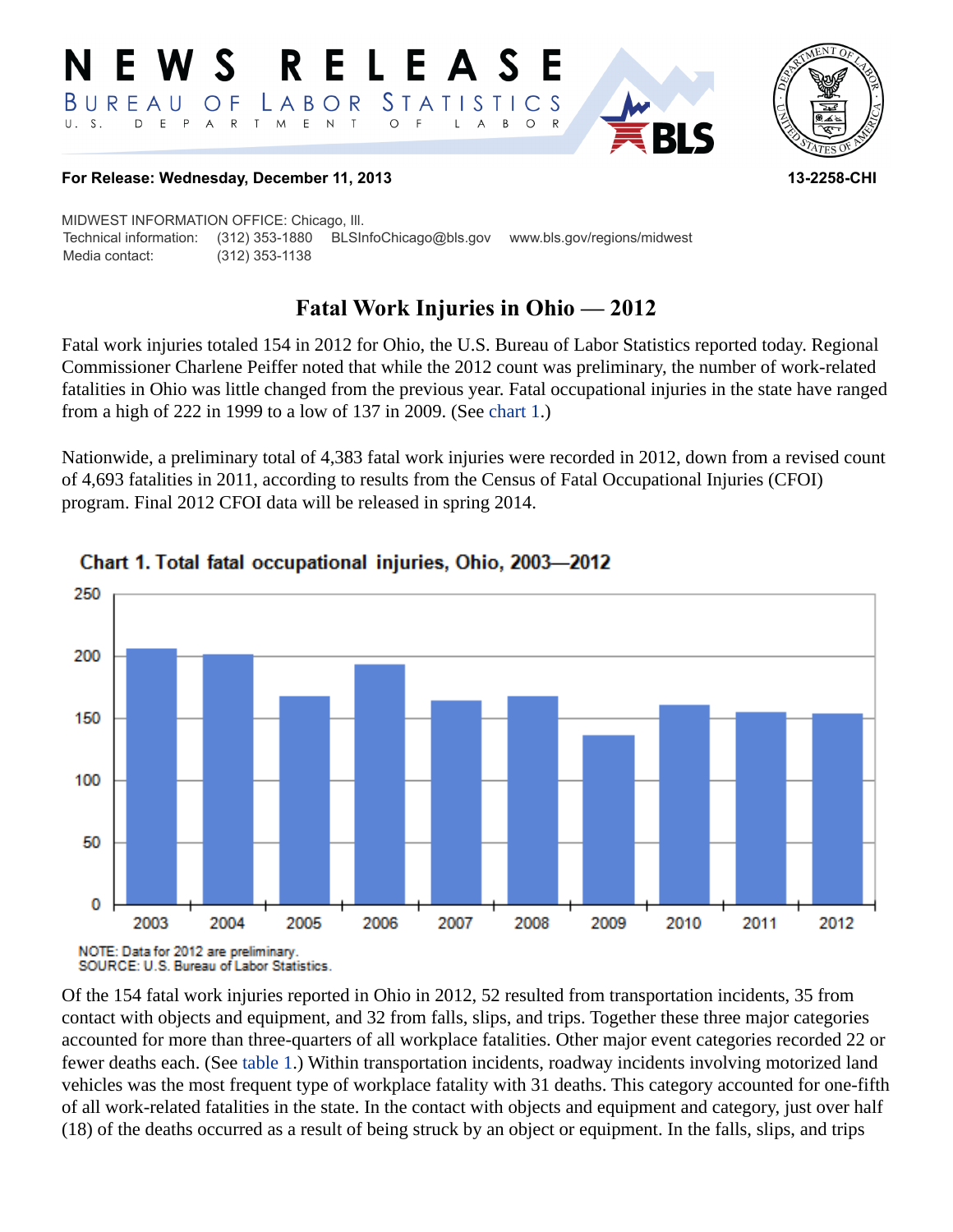category, falls to a lower level accounted for 22 fatalities. (Note that transportation counts presented in this release are expected to rise when updated 2012 data are released in spring 2014 because key source documentation detailing specific transportation-related incidents has not yet been received.)

In the United States, transportation incidents were also the most frequent fatal workplace event in 2012, accounting for 41 percent of fatal work injuries. Ohio's 34-percent share of fatalities due to this event was smaller. (See [chart 2.](#page-1-0)) Violence and other injuries by persons or animals was the second most frequent type of event nationally with 17 percent of work-related fatalities, 3 percentage points higher than the share in Ohio. Contact with objects or equipment (16 percent) and falls, slips, and trips (15 percent) were the third and fourth most frequent events, respectively, in the nation.



<span id="page-1-0"></span>Chart 2. Fatal occupational injuries by selected event, Ohio and the United States, 2012

NOTE: Data for 2012 are preliminary. SOURCE: U.S. Bureau of Labor Statistics.

# **Additional key characteristics:**

- The construction industry had the largest number of workplace fatalities with 29, an increase of 6 over the year. Falls, slips, and trips accounted for 16 worker deaths in this industry. (See [table 2](#page-4-0).)
- The transportation and warehousing industry had the next highest count with 23 fatalities, little changed from a year ago. Transportation incidents accounted for 14 worker deaths in the industry.
- Transportation and material moving occupations had the highest number of fatal work injuries with 40. (See [table 3](#page-5-0).) The majority of these fatalities were heavy and tractor-trailer truck drivers (21). Workers in construction had the next highest fatality count at 33. Over three-quarters (25) were construction trades workers.
- Men accounted for 137, or 89 percent, of the work-related fatalities in the state. (See [table 4](#page-6-0).) Transportation incidents made up more than one-third of these fatalities.
- In Ohio, 82 percent of those who died from a workplace injury were white non-Hispanics. Nationwide, this group accounted for 68 percent of work-related deaths.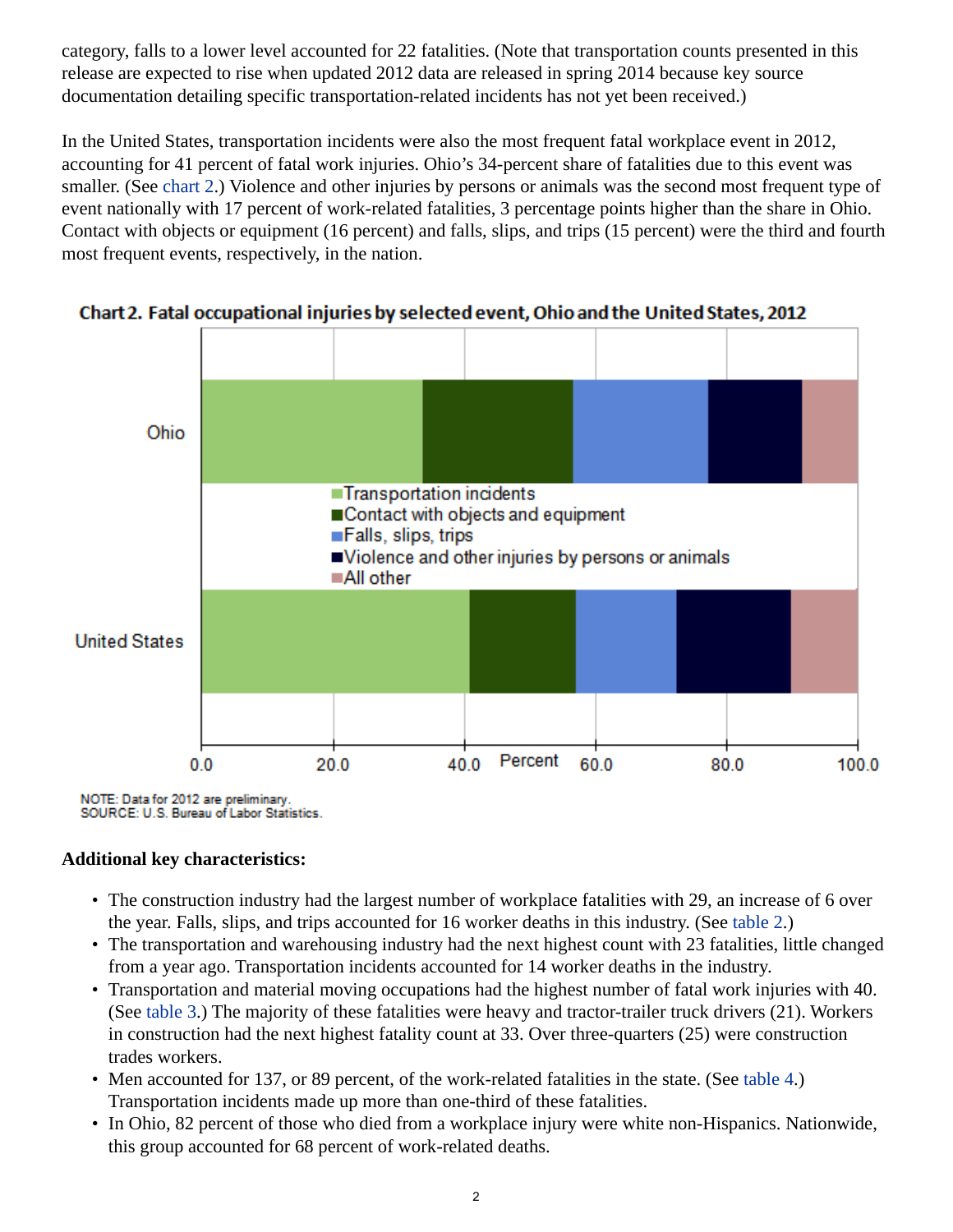- Workers 25-54 years old—the prime working age group—accounted for 80, or just over half of the state's work-related fatalities in 2012. Nationally, workers in this group accounted for 59 percent of onthe-job fatalities.
- Of the 154 fatal work injuries in Ohio, 74 percent worked for wages and salaries; the remaining were self-employed. The most frequent fatal event for both groups was transportation incidents.

### **Technical Note**

**Background of the program.** The Census of Fatal Occupational Injuries, part of the BLS occupational safety and health statistics program, compiles a count of all fatal work injuries occurring in the United States during the calendar year. The program uses diverse state, federal, and independent data sources to identify, verify, and describe fatal work injuries. This assures counts are as complete and accurate as possible.

For technical information about the CFOI program, please go to the BLS Handbook of Methods on the BLS web site at [www.bls.gov/opub/hom/homch9.htm.](https://www.bls.gov/opub/hom/homch9.htm)

**Federal/State agency coverage.** The Census of Fatal Occupational Injuries includes data for all fatal work injuries, whether the decedent was working in a job covered by the Occupational Safety and Health Administration (OSHA) or other federal or state agencies or was outside the scope of regulatory coverage. Thus, any comparison between the BLS fatality census counts and those released by other agencies should take into account the different coverage requirements and definitions being used by each agency.

**Acknowledgments.** The Bureau of Labor Statistics appreciates the efforts of all federal, state, local, and private sector entities that submitted source documents used to identify fatal work injuries, in particular the Ohio Department of Health.

Information in this release will be made available to sensory impaired individuals upon request. Voice phone: (202) 691-5200; Federal Relay Service: (800) 877-8339.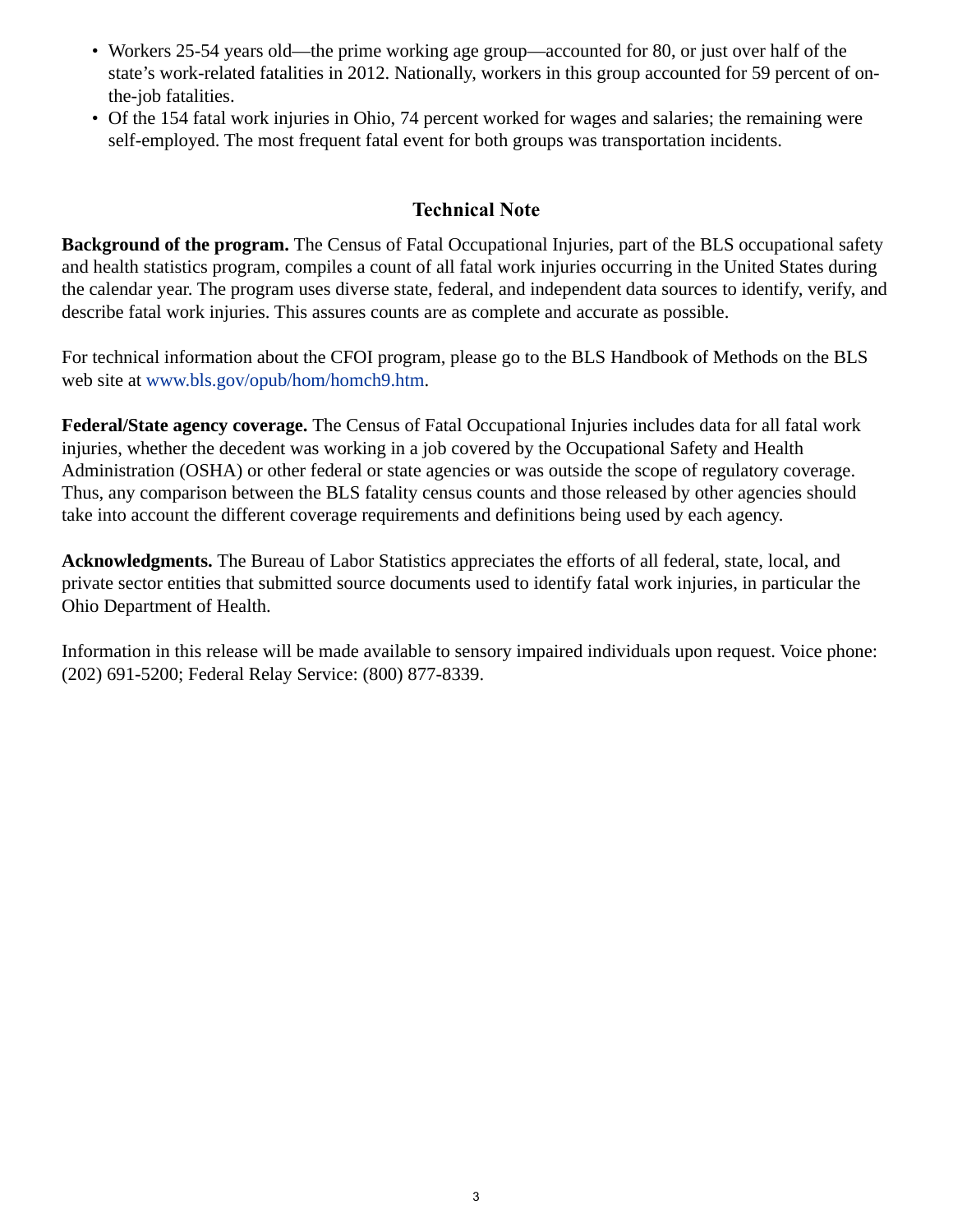### <span id="page-3-0"></span>**Table 1. Fatal occupational injuries by event or exposure, Ohio, 2011-2012**

| Event or exposure $(1)$ | 2011   | $2012^{(p)}$ |         |
|-------------------------|--------|--------------|---------|
|                         | Number | Number       | Percent |
|                         | 155    | 154          | 100     |
|                         | 24     | 22           | 14      |
|                         | 24     | 19           | 12      |
|                         | 14     | 15           | 10      |
|                         | 12     | 12           | 8       |
|                         | 10     | 4            | 3       |
|                         | 61     | 52           | 34      |
|                         | 10     | 5            | 3       |
|                         | 37     | 31           | 20      |
|                         | 15     | 13           | 8       |
|                         | 8      | 4            | З       |
|                         |        | 4            | 3       |
|                         | 19     | 15           | 10      |
|                         | 19     | 15           | 10      |
|                         | 9      | 13           | 8       |
|                         | 5      | 10           |         |
|                         | 4      | 6            |         |
|                         | 22     | 32           | 21      |
|                         | 7      | 9            | 6       |
|                         | 15     | 22           | 14      |
|                         | 10     | 17           | 11      |
|                         |        | 4            | 3       |
|                         | 20     | 10           | 6       |
|                         | 25     | 35           | 23      |
|                         | 19     | 18           | 12      |
|                         |        | 7            | 5       |
|                         | 8      | 7            | 5       |
|                         | 6      | 13           | 8       |
|                         | 4      | 8            | 5       |
|                         |        | 4            | 3       |

Footnotes:

<span id="page-3-1"></span>(1) Based on the BLS Occupational Injury and Illness Classification System (OIICS) 2.01 implemented for 2011 data forward. Total may include other events not shown.

<span id="page-3-2"></span>(p) Data are preliminary. Revised and final 2012 data are scheduled to be released in Spring 2014.

NOTE: Totals for major categories may include subcategories not shown separately. Percentages may not add to totals because of rounding. CFOI fatality counts exclude illness-related deaths unless precipitated by an injury event.

SOURCE: U.S. Department of Labor, Bureau of Labor Statistics, in cooperation with State, New York City, District of Columbia, and Federal agencies, Census of Fatal Occupational Injuries.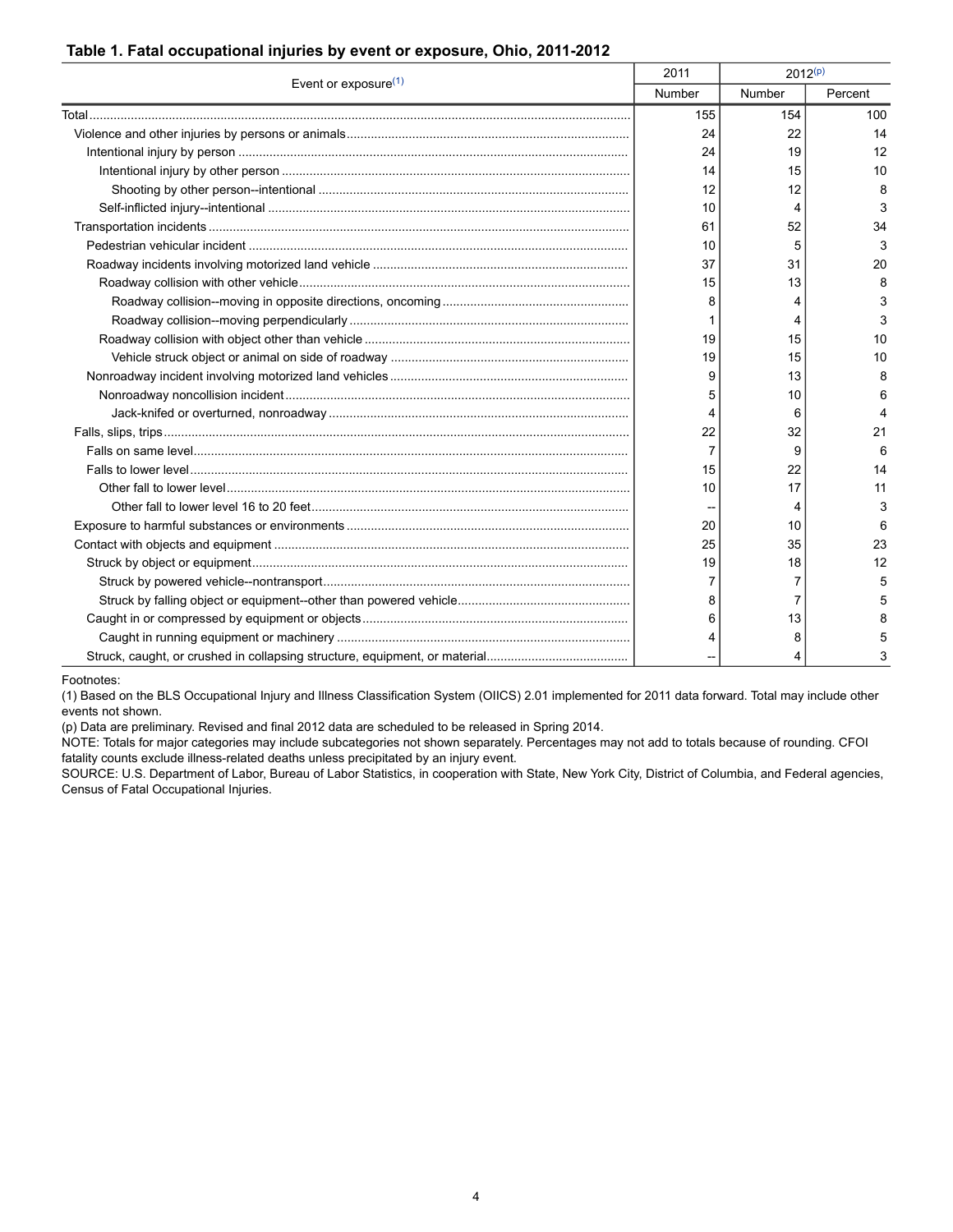### <span id="page-4-0"></span>Table 2. Fatal occupational injuries by industry, Ohio, 2011-2012

| Industry $(1)$ | 2011   | $2012^{(p)}$ |         |
|----------------|--------|--------------|---------|
|                | Number | Number       | Percent |
|                | 155    | 154          | 100     |
|                | 143    | 143          | 93      |
|                | 20     | 21           | 14      |
|                | 17     | 19           | 12      |
|                | 15     | 12           | 8       |
|                |        | 6            |         |
|                |        | 5            | 3       |
|                | 23     | 29           | 19      |
|                | 23     | 29           | 19      |
|                | 5      | 6            |         |
|                | 4      | 5            | 3       |
|                | 4      | 5            | 3       |
|                | 15     | 20           | 13      |
|                | 5      | 9            | 6       |
|                |        | 5            | 3       |
|                | 3      | 4            |         |
|                | 3      | 4            |         |
|                | 15     | 14           |         |
|                | 15     | 14           | 9       |
|                | 38     | 37           | 24      |
|                | 4      | 5            | 3       |
|                | 2      | 5            | 3       |
|                | 9      | 7            | 5       |
|                | 24     | 23           | 15      |
|                | 18     | 19           | 12      |
|                | 8      | 11           | 7       |
|                | 5      | 7            | 5       |
|                | 3      | 4            | 3       |
|                | 13     | 11           |         |
|                |        | 11           |         |
|                | 9      | 9            |         |
|                | 6      | 6            |         |
|                | 5      | 4            |         |
|                | 10     | 7            |         |
|                | 8      | 6            |         |
|                | 11     | 16           | 10      |
|                | 6      | 5            |         |
|                | 5      | 11           |         |
|                | 5      | 9            | 6       |
|                |        | 4            |         |
|                |        | 4            |         |
|                | 4      | 4            |         |
|                | 4      | 4            |         |
|                | 7      | 5            |         |
|                | 7      | 5            |         |
|                | 12     | 11           |         |
|                | 12     |              |         |

Footnotes:

<span id="page-4-1"></span>(1) Industry data are based on the North American Industry Classification System, 2007. Total may include other industries not shown.

<span id="page-4-3"></span>(2) Includes fatal injuries to workers employed by governmental organizations regardless of industry.

<span id="page-4-2"></span>(p) Data are preliminary. Revised and final 2012 data are scheduled to be released in Spring 2014.

NOTE: Totals for major categories may include subcategories not shown separately. Percentages may not add to totals because of rounding. Dashes indicate no data reported or data that do not meet publication criteria. CFOI fatality counts exclude illness-related deaths unless precipitated by an injury event.

SOURCE: U.S. Department of Labor, Bureau of Labor Statistics, in cooperation with State, New York City, District of Columbia, and Federal agencies, Census of Fatal Occupational Injuries.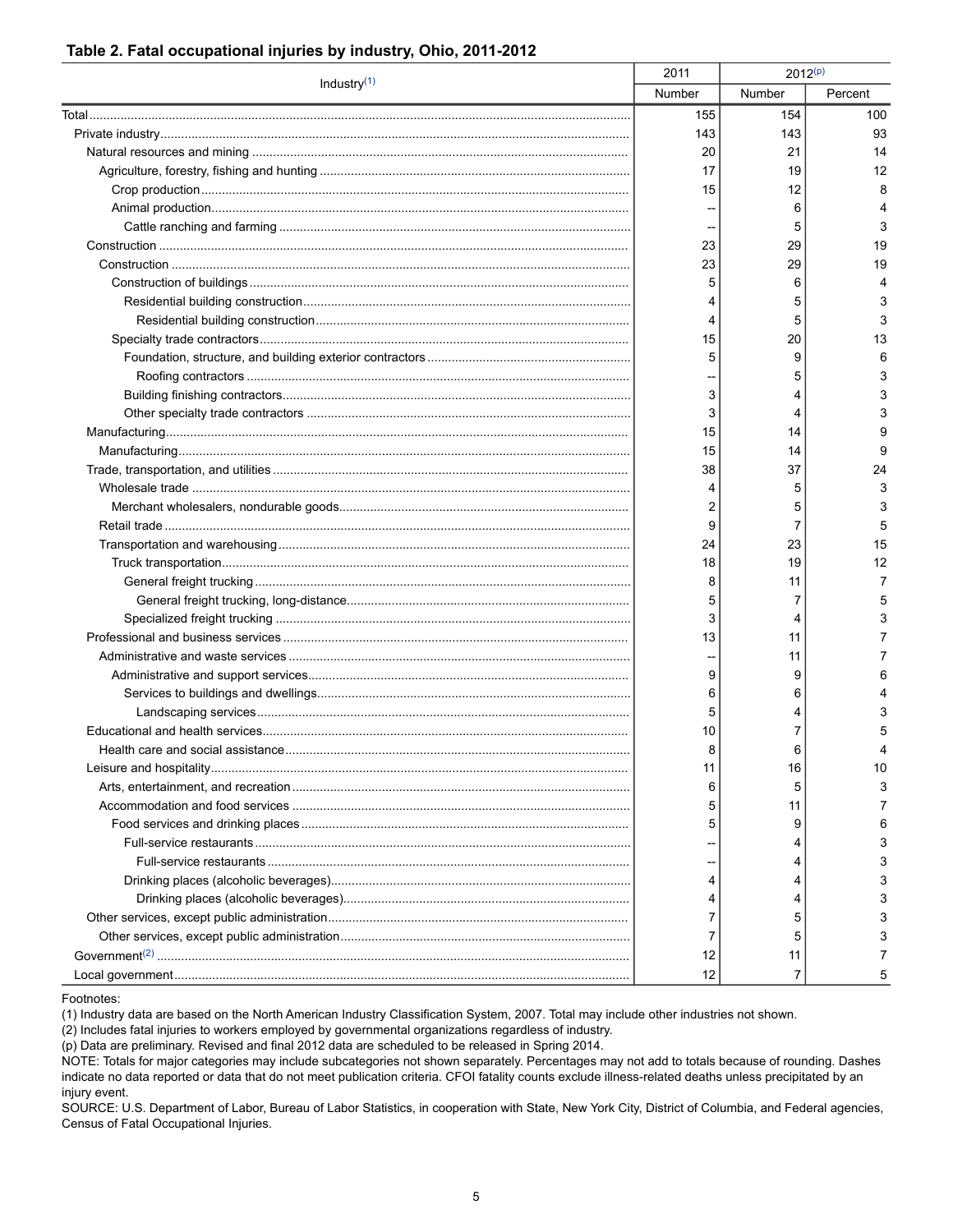| Occupation $(1)$ | 2011   | $2012^{(p)}$ |         |
|------------------|--------|--------------|---------|
|                  | Number | Number       | Percent |
|                  | 155    | 154          | 100     |
|                  | 22     | 21           | 14      |
|                  | 19     | 19           | 12      |
|                  | 13     | 14           | 9       |
|                  | 13     | 14           | 9       |
|                  | 10     | 6            |         |
|                  | 1      | 6            |         |
|                  | 8      | 6            |         |
|                  | 7      | 4            | 3       |
|                  | 7      | 4            | 3       |
|                  | 8      | 4            | 3       |
|                  | 4      | 8            | 5       |
|                  |        | 7            | 5       |
|                  |        | 7            | 5       |
|                  |        | 5            | 3       |
|                  | 22     | 33           | 21      |
|                  | 16     | 25           | 16      |
|                  |        | 4            | 3       |
|                  |        | 4            | 3       |
|                  | 4      | 5            | 3       |
|                  | 4      | 5            | 3       |
|                  |        | 7            | 5       |
|                  |        | 7            | 5       |
|                  | 11     | 11           | 7       |
|                  | 6      | 5            | 3       |
|                  | 12     | 7            | 5       |
|                  | 39     | 40           | 26      |
|                  | 27     | 27           | 18      |
|                  | 23     | 26           | 17      |
|                  |        | 4            | 3       |
|                  | 21     | 21           | 14      |
|                  | 8      | 8            | 5       |
|                  | 7      | 6            |         |
|                  | 6      | 6            | 4       |

#### <span id="page-5-0"></span>**Table 3. Fatal occupational injuries by occupation, Ohio, 2011-2012**

Footnotes:

<span id="page-5-1"></span>(1) Occupation data are based on the Standard Occupational Classification system, 2010. Total may include occupations not shown.

<span id="page-5-2"></span>(p) Data are preliminary. Revised and final 2012 data are scheduled to be released in Spring 2014.

NOTE: Totals for major categories may include subcategories not shown separately. Percentages may not add to totals because of rounding. Dashes indicate no data reported or data that do not meet publication criteria. CFOI fatality counts exclude illness-related deaths unless precipitated by an injury event.

SOURCE: U.S. Department of Labor, Bureau of Labor Statistics, in cooperation with State, New York City, District of Columbia, and Federal agencies, Census of Fatal Occupational Injuries.